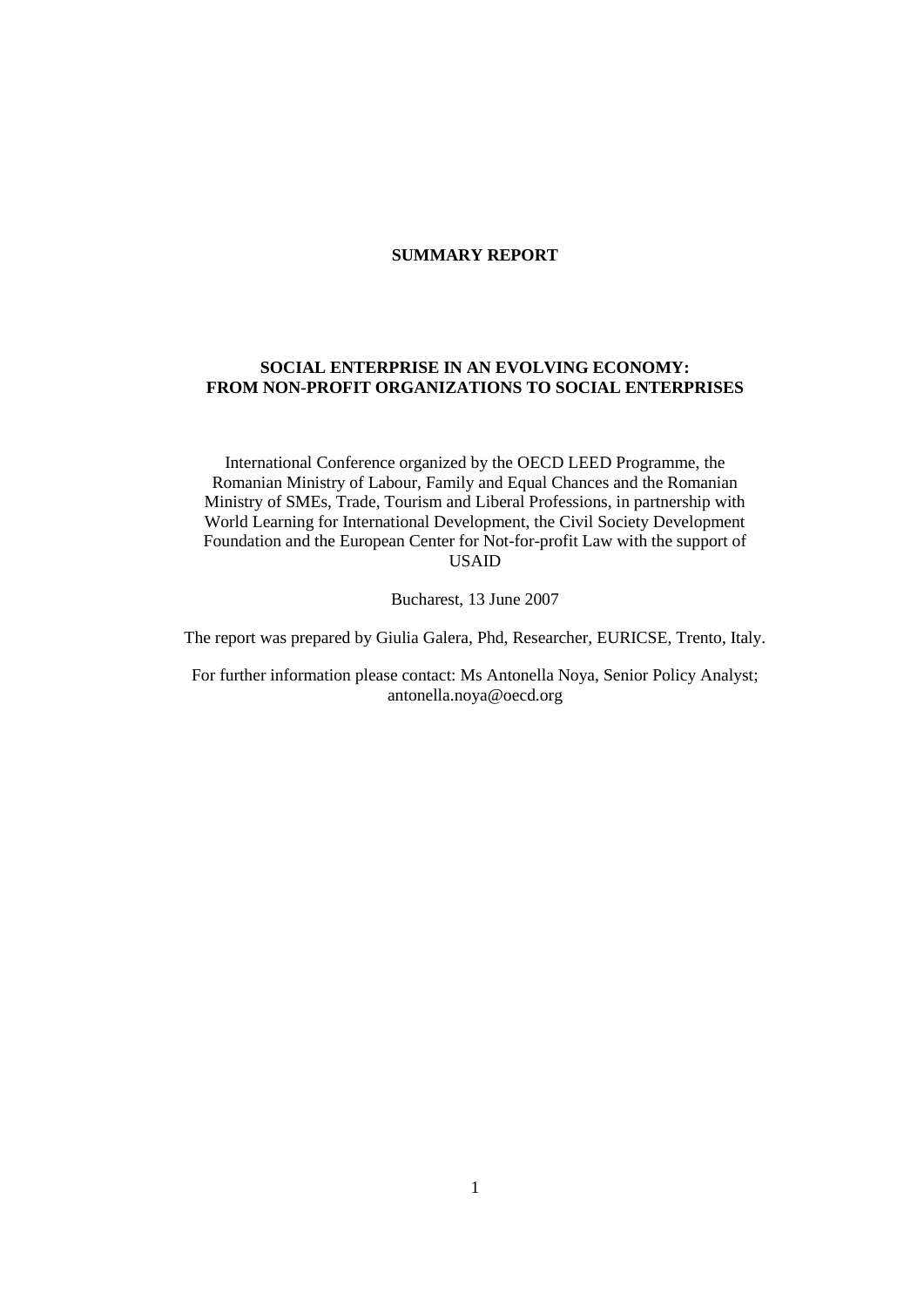## **Introduction**

This report presents the synopses of the main contributions given by experts who attended the conference.

The conference succeeded in promoting a fruitful discussion among participants, including researchers, LEED delegates, public authorities, practitioners and donors, confirming the great interest raised by social enterprises as institutions that are achieving positive results in the fight against poverty and social exclusion, in both OECD and non-member countries. As was stressed by various presenters, social enterprises can fulfil these tasks thanks to their capacity to supply a wide range of general-interest services for the community, including social and community services that other actors (public and for-profit organisations) deliver in a less efficient and effective manner owing to a number of coordination problems (*i.e.* market and government failures).

Social enterprise contribution to social and economic activities was especially ascribed, by some presenters, to its capacity to create new forms of entrepreneurship and employment and of enhancing citizens' participation and social cohesion. Last but not least, the capacity of social enterprises to contribute to the integration of the economies of the new EU Member States was also emphasised.

Currently, various economic sectors show development spaces for social enterprises. However, in OECD countries, social enterprises have so far developed most intensively in the field of social services. Non-profit providers dominate social service provision in the home care sector in several EU countries, accounting for between 60 and 80 percent of total provision. Besides quantitative aspects, it should also be taken into account that most new and innovative services, which have been established in the last few years in Europe, have been initially provided by non-profit organisations.

Noteworthy is that in the movement out of traditional welfare provision, the role of non-profit organisations as welfare providers has been increasingly formalised through contractual relations and partnerships with public agencies. Furthermore, the recognition of social enterprises as innovative welfare providers has been acknowledged by means of legal institutionalisation, which has taken place in two different phases: first, though the recognition of specific entrepreneurial forms (*i.e.* social cooperatives in Italy); secondly, through the introduction of general legal frameworks (in Italy and the United Kingdom) with the goal of supporting further social enterprise development and opening up new avenues of expansion of their activity.

All these developments appear to be all the more important for post communist countries, where national social service systems are weak and less developed, if compared to EU-15, and crucial social and economic concerns remain despite the considerable economic growth experienced by most of the countries of the region.

Thus, one of the main challenges to be faced is that of developing sustainable systems of social service delivery that are capable of addressing the economic and social concerns, especially of those groups in society that have been hardest hit by the transition towards a market economy. Against this background, social enterprises can contribute to the construction of an alternative policy architecture committed to sustainable livelihoods.

As emphasised by several speakers, the potential of social enterprises is still far from being fully harnessed in central and eastern European countries. Indeed, despite the dramatic development registered by non-profit organisations at the beginning of transition in eastern, central and southeastern European countries, social enterprises are still a rare practice in this region.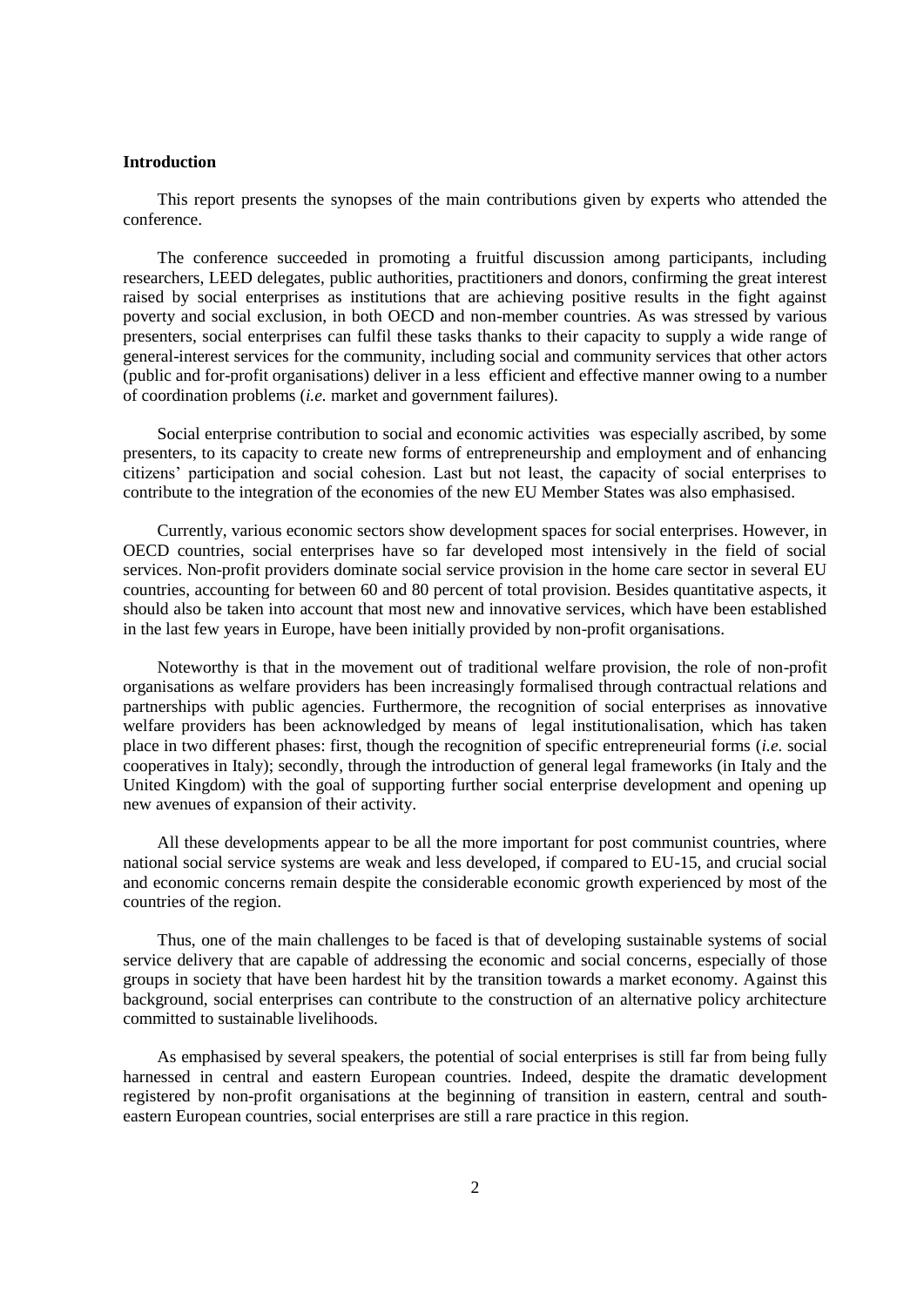Following a general analysis of social enterprise development paths in North America and Europe with a view in particular to the role of social enterprises in designing and delivering social and community services, the conference stimulated a fruitful discussion on the conditions required to create an enabling environment for social enterprises with special regard to business development strategies and tools. Furthermore, the conference focused on the challenges and obstacles faced by social enterprises engaged in the delivery of social services .

#### **Social Enterprises: New Opportunities and New Developments**

Notwithstanding their rapidly rising field of practice, the *social enterprise* remains an ill-defined concept that can take on a variety of meanings, with considerable differences between countries, that are partially ascribable to the specific context in which concepts were constructed.

*Professor Margie Mendell* specifically addressed attention to the North American perspective of the social enterprise field, with special regard to the cultural specificity of Canada vis-à-vis the United States.

Whereas Canada has been historically characterised as a post-war welfare state ensuring universal health care and social service provision, the United States have always been marked by an extremely weak welfare state, which nevertheless left a broader space of action for non-profit organisations. Furthermore, Canada accounts for a consolidated history of labour, co-operative, and communitybased initiatives.

By contrast, the United States is characterised by an especially strong presence of foundations and organisations strictly bound to the non-distribution of profits. Against this background, social enterprise definitions in the United States tend to be placed within the non-profit sector and refer to the growing commercialism experienced by organisations that are strictly bound to a non-distribution constraint. Following a welfare retrenchment that took place in the 1980s, during the Reagan administration, coupled with new fiscal pressures, non-profit organisations were increasingly forced to seek alternative sources of funding to finance the provision of services already in place and consequently became highly entrepreneurial.

Briefly, in the United States social enterprises tend to be regarded as organisations running commercial activities, not necessarily linked to the social mission, with the goal of collecting incomes to fund a social activity. Another characteristic of the US approach highlighted by Prof. Mendell is the emphasis put on the individual dimension. The social entrepreneur is indeed considered as an agent of change who is capable of implementing innovative solutions and apt to tackle social problems that are overlooked by other actors in a wide variety of fields of general-interest. Furthermore, the US context is characterised by the widespread presence of foundations specifically aimed at supporting social entrepreneurship.

Differing from the US approach, the social enterprise definition of the *Chantier de l'économie sociale* in Quebec highlights the collective process that gives ground to social enterprise initiatives. Accordingly, social enterprises are collectively owned and are characterised by democratic governance models. According to this approach, social enterprises are located within an intermediate space involving public, private, and civil society actors.

Current debates taking place in Canada have recently contributed to widening the definition of social enterprise to include cooperatives, non-profit and community-based business that are integrated into social economy, and community economic development strategies. Given the stronger cooperative roots in Canada, social enterprises are considered as collective and democratic institutions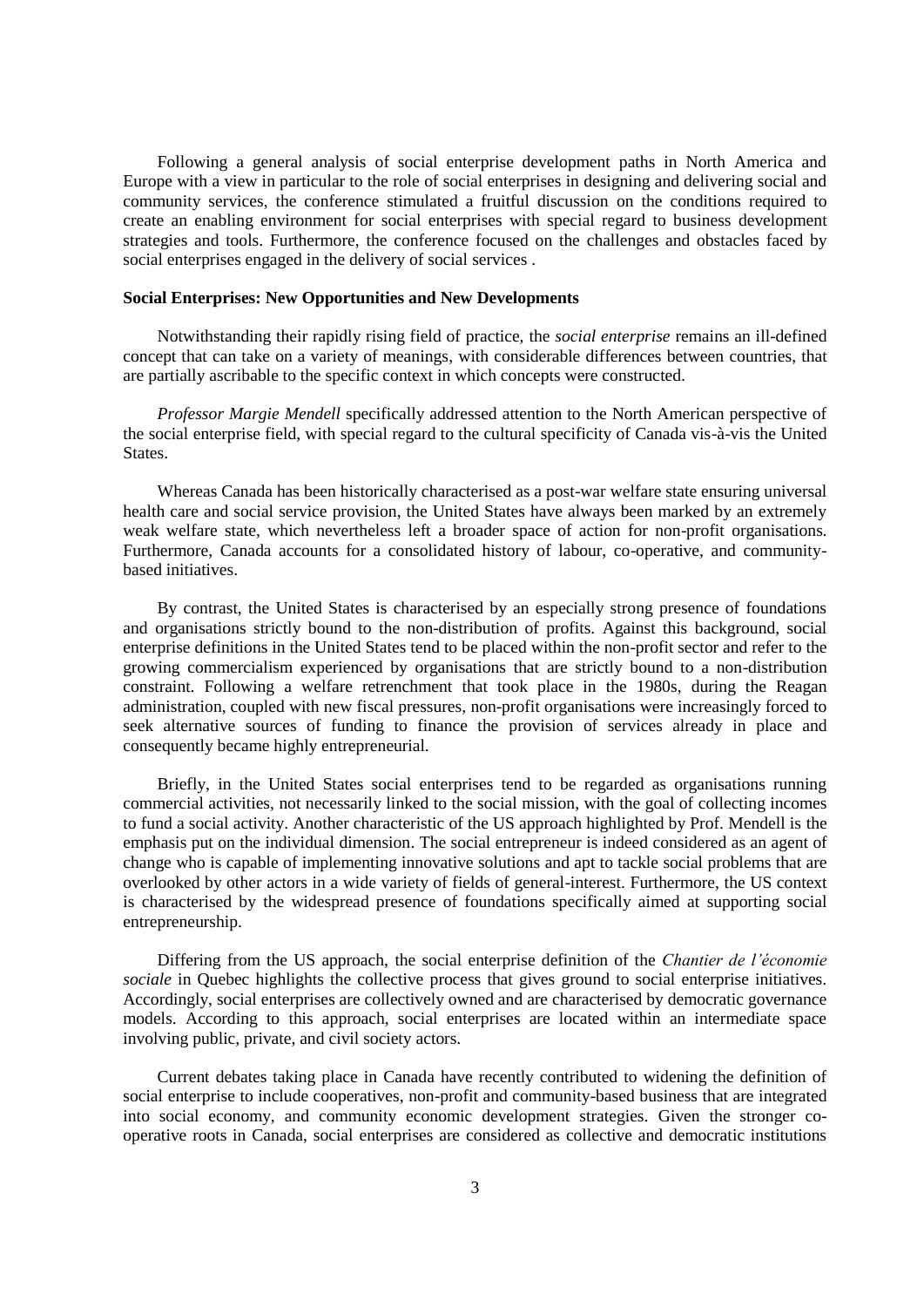that boost socio-economic and socio-political innovation, as they contribute to job creation and workforce integration, they produce new goods and services, develop innovative methods of service delivery, enhance social inclusion, sustain urban regeneration, strengthen community development, and increase productivity and competitiveness.

Given its recent widespread development, social enterprise is a new field of scholarly inquiry. Hence, the crucial relevance of international comparisons, training programmes aimed at improving the skills and competences of social entrepreneurs, and research, - given the lack of comprehensive data related to this phenomenon in North America – that is capable to capture both the diversity and complexity of this activity as well as the socio-economic impact of social enterprises.

An additional crucial issue emphasised by the presenter is the relevance of enabling conditions that are conducive to the development of social enterprises. These include the adoption of friendly policies that acknowledge the "degree of disadvantage" taken on by social enterprises and move from a subsidy to an investment logic. Furthermore, accessibility to readily available capital (loan and equity) is considered particularly important, as well as the existence of adequate legal and tax frameworks, customised measurements, evaluation and social accounting tools. Moreover, communication strategies, networking and knowledge sharing are also regarded as relevant for social enterprise development to be enhanced.

Concerning existing policies, Prof. *Margie Mendell* recalled that public policies, including tax incentives, addressed to sustain social enterprise development in North America lag behind other developed countries. With the exception of Quebec, where the local government has introduced a variety of policy initiatives since 1996, including a specific legislation addressed to regulate solidarity cooperatives.

*Professor Roger Spear* opened his presentation by calling upon a social enterprise definition that has stronger roots in Europe and that describes this phenomenon as an innovative dynamic that involves both traditional cooperatives and non-profit organisations. According to this approach, social enterprises include both traditional organisations that are refashioned by a new dynamic, and newly established entities that manage to combine a social and an economic dimension. Both dynamics take place, according to Professor Spear's view, inside the third sector and involve organisations that are engaged in various sectors, including welfare services, work-integration, and the supply of value based goods and services (*e.g.* fair trade). This approach was developed in particular by the EMES European Research Network, which has contributed since 1996 to an extensive dialogue among several disciplines (economics, sociology, political science and management) and also takes into account the various national traditions present in the European Union. Such an approach relies on the identification of indicators rather than on a synthetic definition, which allow for the conceptualisation of the institutional features of organisations apt to be called social enterprises.

If compared to North America, the policy and legal context in Europe appears to be much more conducive to the development of social enterprises as welfare actors, given also the more institutionalised nature of the phenomenon dealt with. Most social enterprises have been originally set up through the use of the legal forms of cooperatives and associations and this continues to be the case in a number of instances. Social enterprises are established as associations in those countries where the legal form of association allows a degree of freedom in selling goods and services on the open market, such as in France and Belgium. In countries where associations are more limited in this regard, such as the Nordic countries, social enterprises are more often created under the legal form of co-operative. Legal frameworks reflect the specific legal tradition, welfare regime model, and main social and economic issues dealt with at a national level. Hence, the diversity in approaches and solutions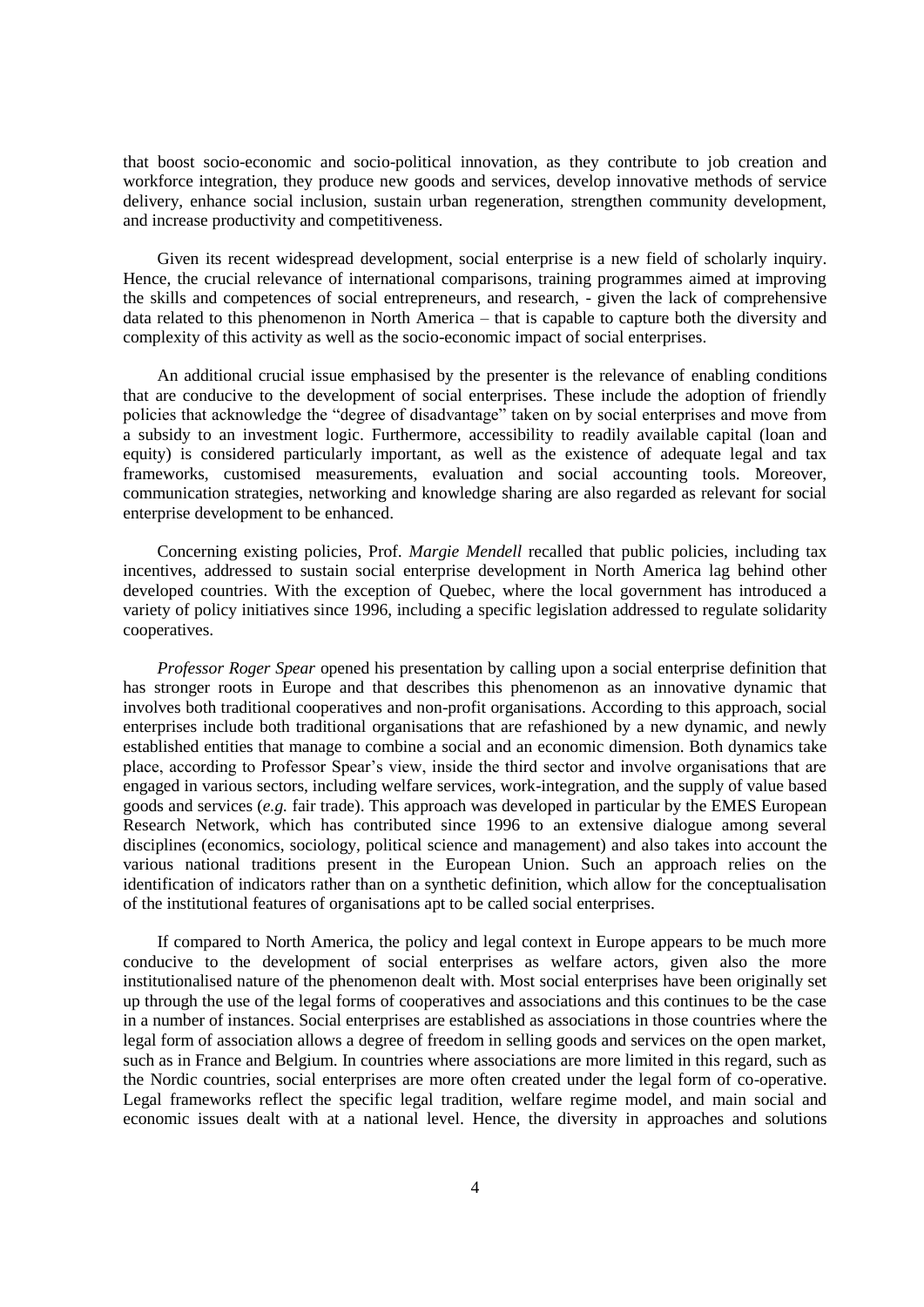envisaged, including the recent introduction of specific legal frameworks in the national legislation of a number of European countries (Social Enterprise, Italy 2006; CIC, UK 2005).

Professor Spear addressed specific attention to the UK case where a policy framework for social enterprise was developed in recent years, including the setting up of a Social Enterprise Unit that is now based within the Cabinet Office with the goals of creating an enabling environment for social enterprise, making social enterprises better businesses, and establishing the value of social enterprise.

He emphasised the relevance of three policy drivers that support the promotion of social enterprises in the UK:

- i) Economic competitiveness, as social enterprises contribute to building an enterprise society in which small firms of all kinds thrive, and reducing the persistent gap in growth rates between regions.
- ii) Social cohesion, given the crucial role displayed by social enterprises in disadvantaged communities.
- iii) Service provision, as social enterprises contribute to improve the quality and efficiency of service delivery.

Moreover, two additional market drivers contribute, according to Mr. Spear's view, to boosting the growth of social enterprises. Firstly, service provision, since social enterprises fill a gap in the market to meet community needs or to add value to existing public service delivery. Furthermore, the development of social enterprises is also supported by the rise of new ethically-conscious markets (*i.e.* in fair trade and environmentally friendly goods and services).

Professor Spear's final remarks concerned social enterprises' added value, which can be seen from various perspectives. They contribute to an efficient competition in the markets; they create new jobs and new forms of entrepreneurship and employment; they enhance citizens' participation, solidarity and social cohesion; they contribute to the integration of the economies of the candidate countries.

Professor Spear continued with the identification of specific problems associated with the production of social and community services. This provides evidence of why social enterprises are considered as more capable of overcoming such problems, if compared to alternative institutional arrangements, which end up being less efficient and effective under certain conditions.

- Social enterprises are more capable of meeting the new demand, especially for differentiated goods, owing to their strong links with the local community and groups they are representing.
- Social enterprises also ensure the provision of services to users that are unable to pay, given their capacity to mobilise a plurality of resources, both monetary and non-monetary, and redistribute at least part of them in favour of the beneficiaries.
- Social enterprises succeed in overcoming problems of information asymmetry of both users and producers. They are less willing to exploit users as they cannot distribute profits and because they tend to involve users and workers in the management and control of the organisation. Furthermore, social enterprises can attenuate the problems resulting from the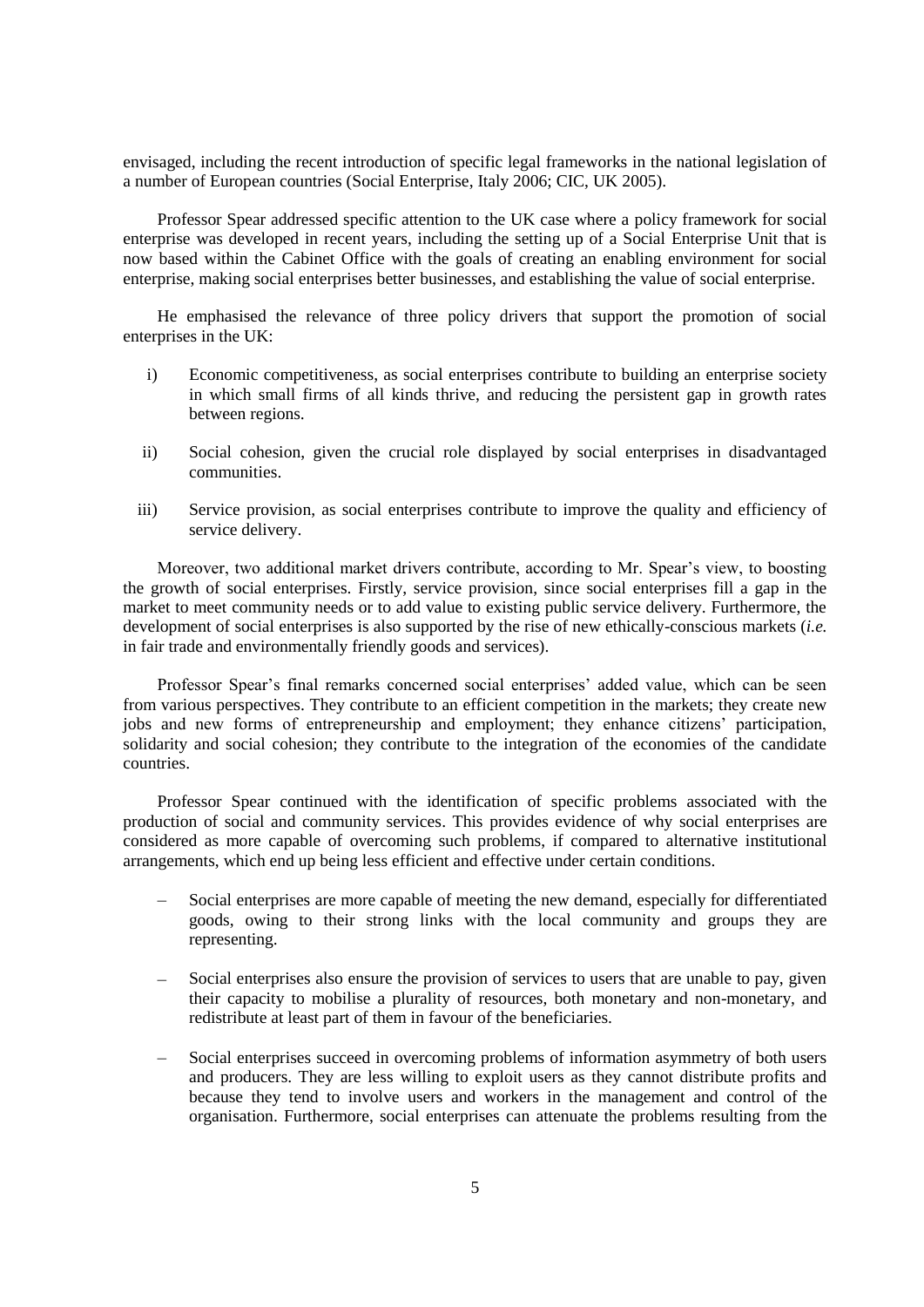weakness of producers' information, as they induce users to reveal their true preferences and allow for price discrimination.

Social enterprises can alleviate the effort-monitoring problems of workers, which is especially relevant in the production of relational services, owing to their non-standardised and multi-dimensional nature. This occurs through the involvement of workers.

The problems associated with the production of social and community services can only be overcome by social enterprises if certain conditions are met. Social enterprises need to show a number of institutional features that ultimately explain and maintain social enterprise advantage over alternative ways of organising the production of social services.

- Social enterprises need to have an explicit aim to serve the community or a specific fragile group. The explicit social goal pursued is an important signal of the organisation's nature in addition to the non-distribution-constraint, which is nothing but a crude protection device.
- Moreover, social enterprises should manage to keep a multi-stakeholder membership, by empowering a group of people belonging to the community. This allows for the collection of a plurality of resources that contributes to counterbalance the intrinsic disadvantage of social enterprises. That is to say their low capitalisation capacity. In turn, stakeholders' heterogeneity enhances the pursuit of general-interest goals rather than particularistic ones and allows for an approach towards the interest of the community as a whole. Furthermore, stakeholder control is the key to the ability of social enterprises to correct both market and government failures.
- Another feature that contributes to enhancing social enterprise's comparative advantage in the production of social and community services is the capacity of attracting ideological workers and managers. The involvement of workers that share the distributive mission of the social enterprise and are interested in establishing fiduciary relationships with the organisation, allows for the effort-monitoring problems characterising workers to be overcome. Furthermore, the creation of a working environment favourable for personal interaction strengthens the relational component of the services produced.
- An open and inclusive governance model which enhances participation and democratic management contributes to rendering the goals pursued by the social enterprise and those of the agents involved consistent with one another, thus improving the performance of the social enterprise both in terms of effectiveness and efficiency.
- Social enterprises have to maintain their natural links with the local territory. As locally embedded institutions they can turn into problem solver devices apt to tackle crucial social and economic problems and adhere to the specific social and economic context dealt with.

The resources committed – both human and economic – are exploited and used by social enterprises in an entrepreneurial way. The institutional characteristics of social enterprises form an incentive system – that is to say a mix of rewards and constraints – that succeeds in collecting resources from different sources (donors, volunteers, and ideological workers) and in overcoming the problems associated with the production of social and community services.

Positive externalities result from both the specificity of the services produced and institutional arrangement set-up. Social services have a lower private revenue-producing potential, but greater social potentials, as they enhance social cohesion and strengthen trust relations among the agents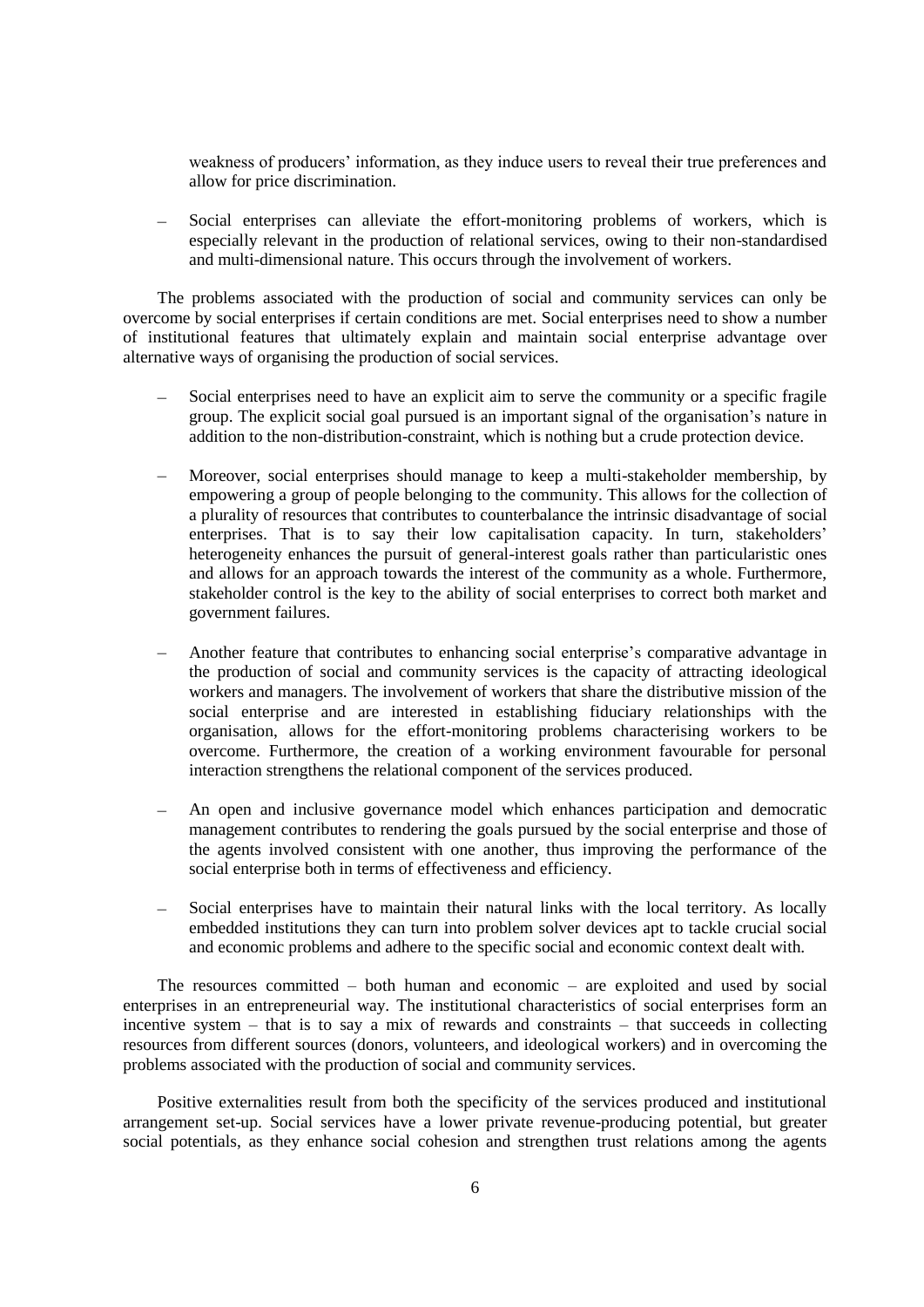involved. Furthermore, the inclusive and participatory approach favoured contributes to enhance the sense of social responsibility towards the community and the accumulation of social capital that is embedded in a community. Finally, social enterprises contribute to create new employment in the sectors where they specifically operate.

To conclude, the presenter emphasised that social enterprises have been acknowledged in EU-15 as innovative actors as a result of the expansion of social enterprise activity in new fields of service delivery; including environmental, cultural, and recreational services. He recalled that the situation is, by contrast, less favourable in new member countries and especially in the Balkans, where social enterprises are still underdeveloped, if faced with the potentialities of the demand for services and the entrepreneurial behaviour adopted by many groups of citizens.

#### **Business Development Strategies and Tools**

*Professor Peter Lloyd's* contribution was specifically focused on the conditions required to create an enabling environment for social enterprises. The starting point for creating the conditions for social enterprise development has to be *clarity of objective.* In addition it is necessary – in Lloyd's view - to convince, on the one hand, liberal opinion that social enterprises can add social gain plus economic value at efficient cost, and left opinion, on the other hand, that "isomorphism" will not destroy their intrinsic value. Thus, good evidence has to be provided in order to support the case for public start-up funding.

To show the dynamic that gives ground to a social enterprise initiative, the presenter started from the local grassroots of these institutions and focused on a number of crucial aspects, including: the use of social capital and other individual and group capacities to improve local communities; the necessity to find ways to secure the development of community based enterprises; the need to tackle local market failures for personal and public services; the relevance of social inclusion and the goal of improving the quality of life in local communities. Professor Lloyd underlined that the move from a local partnership towards a social enterprise implies the emergence of a local multi-stakeholder partnership, as well as the opportunity for some to turn into "social enterprise vehicles". However, it should be considered that not all local projects and partnerships could or should adopt the business model.

Furthermore, Professor Lloyd focused on the necessity to build support structures for social enterprises. The latter imply:

- i) The availability of sustainable finance and smart money.
- ii) The existence of supportive legal and charity law structures.
- iii) The setting of standards for public service contracting to open opportunity.
- iv) A dedicated and aware social enterprise business support.
- v) The definition of quality assurance standards.

Concerning the former issue, Professor Lloyd pinpointed three main ways by which to create sustainable finance and smart money, namely through the building of networks that bring new lenders in to support social enterprises, the creation of new designs for money (by means of vouchers, loan guarantees, mutual guarantees), and the availability of micro-enterprise credit and social risk capital.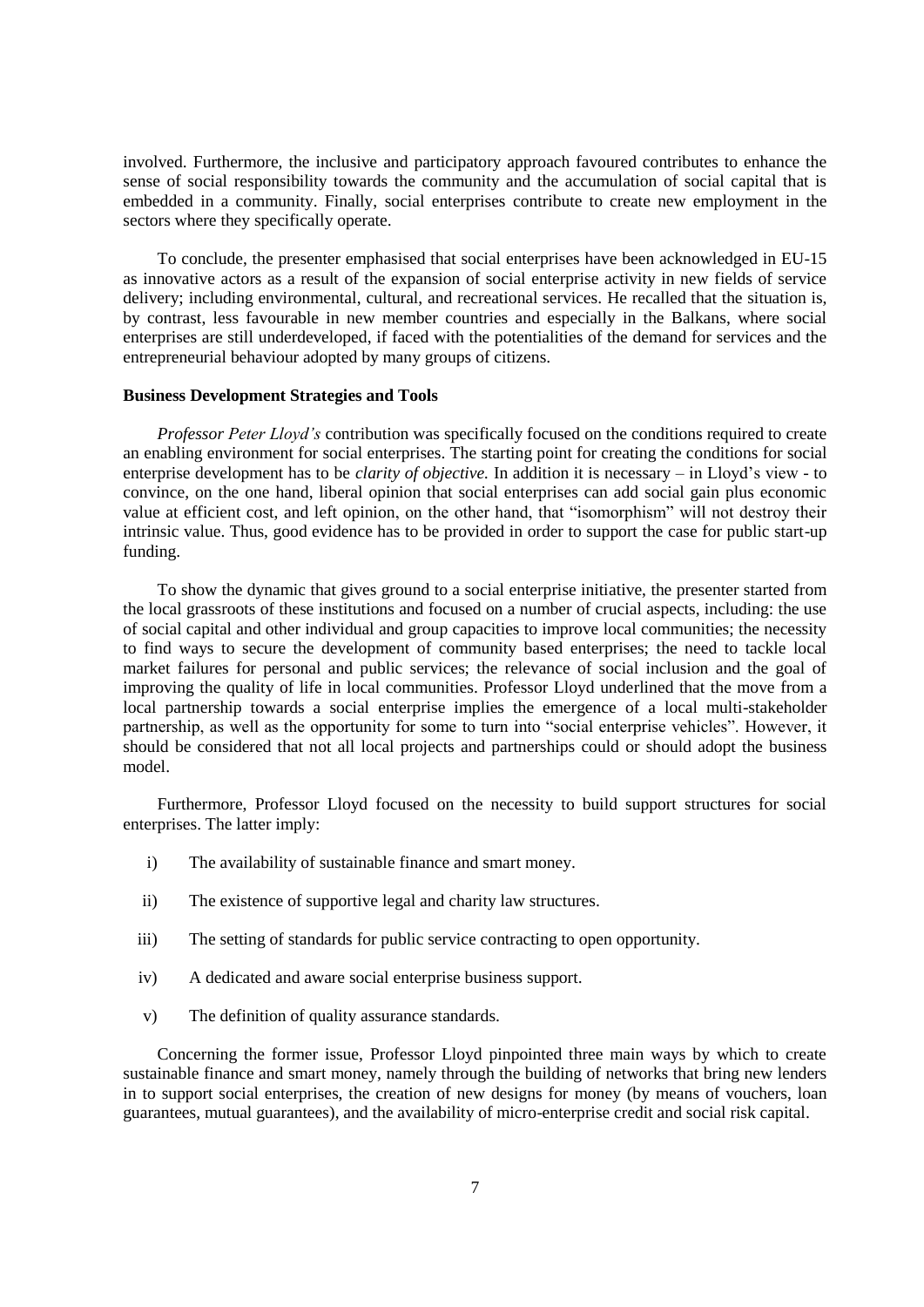Furthermore, he emphasised the relevance of intermediary support bodies and networking and information exchange. In order to bring the players together to express their "network strength", identify, disseminate, and exchange good practices, reach economies of scale, and allow for the use of internet and ICT solutions.

Another means of supporting social entrepreneurship is, according to Professor Lloyd, the development of systems that are aimed at sponsoring and training social entrepreneurs at various levels, from basic capacity building up to MBA.

An interesting example of implementing agency for community development projects was provided by Ms. *Doina Danciu*, who described the goals and functioning of the Romanian Social Development Fund  $(RSDF)^1$ . The RDSF is supported by the International Bank for Reconstruction and Development, the Council of Europe Development Bank, and the Romanian Government.

The objective of the RSDF is to contribute to poverty alleviation and community-driven development through (a) improving the livelihood of project beneficiaries from poor rural communities and disadvantaged groups and (b) promoting social capital enhancement and civic engagement among project beneficiaries. As emphasised by the presenter, the two aspects are closely inter-linked since networks and shared values that encourage social cooperation are important for well being, while greater prosperity is accompanied by increased social and civic involvement.

Ms. Danciu specified that from 1999-2006, about 200 income-generating sub-projects were financed, which included milk collecting and processing, bakeries, sun flower seed processing, mills, beekeeping, greenhouses, wood processing, rural markets etc. More than 60% of the incomegenerating activities initiated during 1999-2002 were operative two years after completion of the investment. The indicator has significantly improved in the case of the subsequently approved subprojects. Since the grant ceiling has increased, more training and technical assistance has been provided for the grant beneficiaries, and networking activities have been developed.

The presenter recalled that a few grants have also been awarded to community based social service organisations (which are NGOs) or other associations in order to initiate economic/commercial activities such as collecting, sorting and processing waste; honey packing; establishing a sports and cultural club. These grants have been included in the so called "follow up" activities meant "to reward" organisations that had successfully implemented sub-projects financed by RSDF grants. The "follow up" sub-projects have been developed in partnership with the local authorities. The grants covered education-information campaigns, rehabilitating the production spaces, procuring specific goods, equipments, and facilities. The activities have generated income; new jobs have been created; and sustainability of the entities has improved.

Finally, Ms. Danciu focused on the lessons learned so far. She emphasised that at the governmental level, it is necessary to develop national or regional strategies and alternative tools to support social enterprise initiatives. At the RSDF level (or other donors' level) – in her view - it is important to develop specific support tools for the post implementation period (technical assistance, funds, networking); at the beneficiaries' level, it is important to develop networking activities and partnerships in order to improve the sustainability of the initiatives.

l

 $1$  RSDF was established in 1998 as a public-interest, non profit and non political entity, enjoying administrative autonomy under the Romanian Government's authority.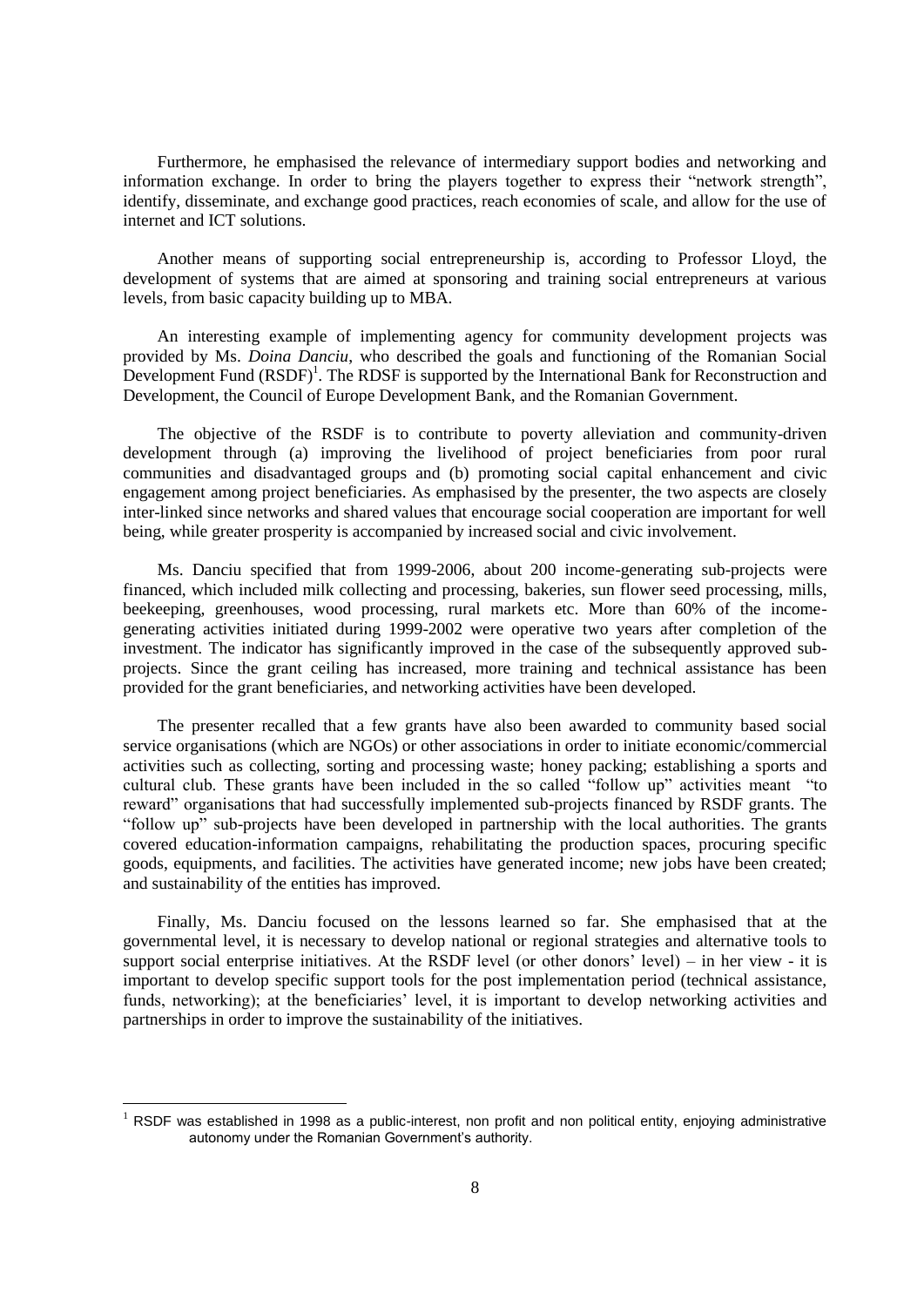# **The Social Enterprise Sector and Delivery of Social Services: Challenges and Obstacles towards a Welfare Mix Approach**

In her presentation on "*Social Enterprise in OECD Member Countries: What are the Financial Streams?", Professor Margie Mendell* described social enterprises as part of a "new welfare mix". In fact, governments and citizens can co-design new and innovative forms of service provision through this participatory institutional arrangement. As such, social enterprises promote an alternative economic strategy for the production of goods and services that contributes, on the one hand, to the creation of a framework for a sustainable livelihood, and to the development of collective and societal capabilities, on the other hand.

However, a structural disequilibrium often occurs between the demand (pre-start up, start up, consolidation, expansion) and supply (through grants; loans; equity) of finance for social enterprises.

The main sources of finance capital are:

- Governmental (at all levels) funds via direct involvement (through direct injection, local funds as well as tendering and contracting – procurement).
- Foundations: traditional philanthropy.  $\overline{\phantom{0}}$
- Banks (Charity Bank UK, alternative banking sector).
- Credit unions, cooperatives and mutuals (Raiffeisen Bank, Desjardin Caisse Populaire in Quebec; Banca Etica in Italy).

More specifically, the potential financial sources for social enterprises are responsible for indirect investing in the form of portfolio screening and shareholder engagement. In the former case, this is done by means of investments in financial markets using exclusion or inclusion filters based on environmental, social, and governance criteria. Main actors are, in this case, both foundations and ethical funds. In the latter case, shareholders utilise their role to influence the practices of enterprises through pension and other ethical funds, and awareness raising organisations.

Another potential financial source for social enterprises is represented by responsible investing in the form of development capital and solidarity-based finance. In the first case, risk capital is used by investment institutions run by labour unions and sustainable development funds to pursue socioeconomic goals including job creation, local and regional development. Solidarity-based finance is specifically aimed at financing community economic development and social enterprises. In this case, the main actors are micro-credit institutions, financial co-operatives, and hybrid financial funds.

Furthermore, Mendell focused on the issue of socially responsible investment (SRI) and described the evolution from ethical investment – the decision not to invest in enterprises failing to comply with environmental criteria and human rights – towards affirmative financing, that is to say conscious investment of consumers who intentionally decide to invest their money for the generalinterest.

On the international landscape, social risk capital in Canada is mainly ensured by the government, which accounts for 60% of social funding. Foundations make up a large portion of social funding in the UK, but they still tend to be strongly donor oriented, albeit showing some creativity. In the United States foundation grants coupled with venture philanthropy and community loans represent the main sources of social risk capital.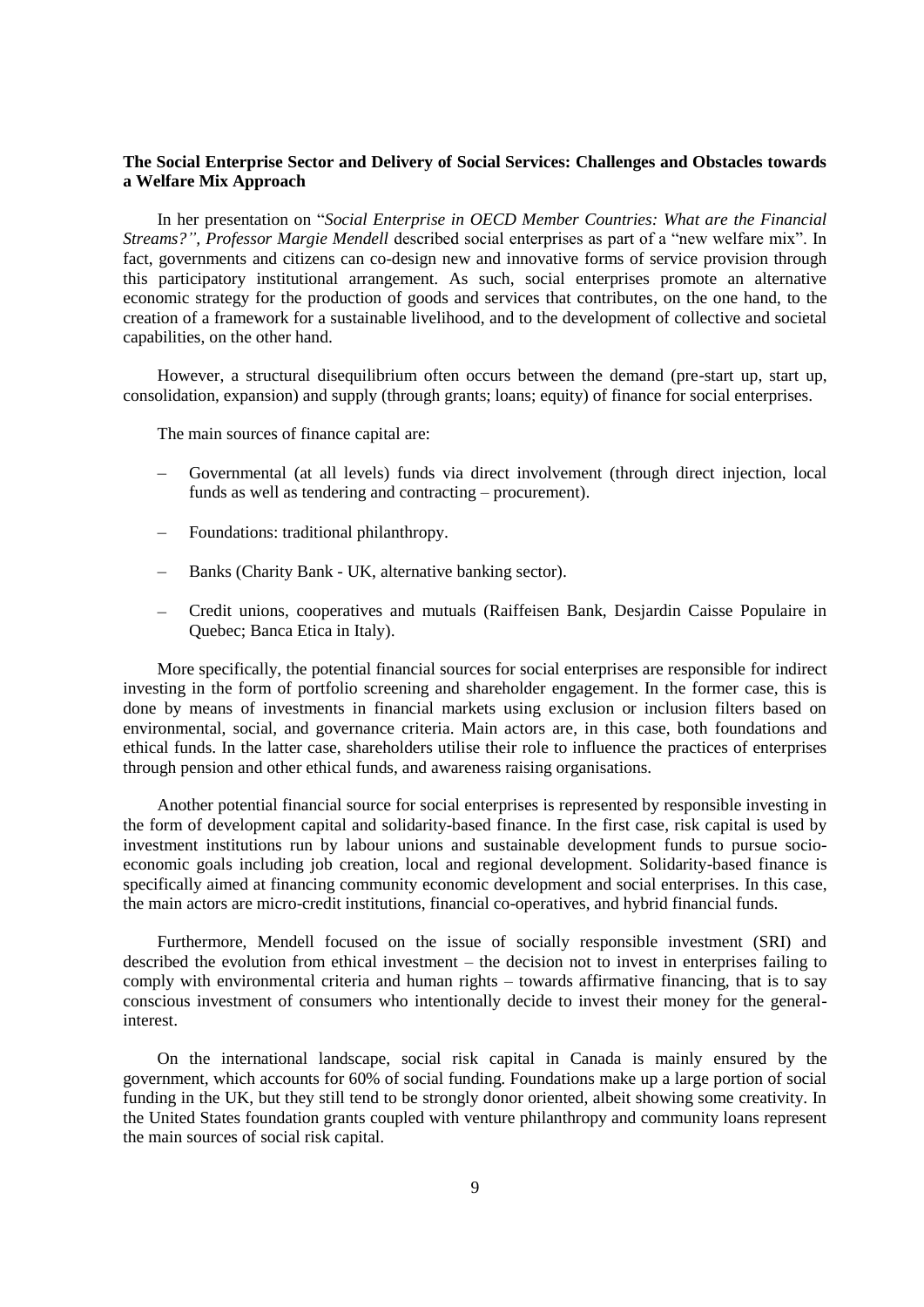A quite different situation can be seen in Quebec where a plurality of actors making direct investments in the social enterprise field exist, including the movement Desjardins, dating back to the early 20<sup>th</sup> century with its Caisse d'économie solidaire Desjardins (1976); the Fonds de solidarité de travailleurs(euses) du Québec (1983); Micro-credit finance (1990); FondAction (1995); FilAction (2001); Chantier de l'économie social (1996); RISQ (1997); Local development funds (1997); Social Economy dedicated funds (1997); Investissement Québec (la Financière, 2001); La Fiducie (2007) of the Chantier de l'économie sociale.

The main barriers that jeopardise investment opportunities apt to sustain social enterprises are: risk, lack of measurement and evaluation tools, and lack of appropriate legislative and institutional frameworks for social enterprises, including insufficient fiscal advantages.

Finally, the presenter drew on the main challenges ahead. Besides focusing on the need to ensure supportive legal and regulatory frameworks and enabling institutional context, which presupposes the commitment of local and national actors as well as the international community, she highlighted the need to: enlarge the field of action of social enterprises to include community-based initiatives; embrace a systemic approach in which financial needs are accompanied by supporting structures involving, among others, training, enabling policy, and information sharing; enhance networking by means of public-private community partnerships. Furthermore, Prof. Mendell underlined the need to pursue important work on measurement and evaluation.

For central and eastern European countries, she recalled the risk induced by the exclusive reliance on micro finance in high risk market conditions, which can generate a "debt trap". Hence, the need for developing adequate public policy that acknowledges social enterprise's capacity to create socially inclusive wealth. Moreover, Prof. Mendell highlighted the philanthropic potential of central and eastern European countries.

To sum up, a new financial architecture that allows for long-term planning and innovative income-generation strategies for social enterprises needs to be developed. Besides strictly financial aspects, this presupposes knowledge creation and sharing, as well as the development of adequate training environments and toolkits.

*Ms. Nilda Bullain's* presentation was specifically focused on the conditions required to develop and finance social enterprises engaged in social service delivery. In order to show the relevance gained by social enterprises in central and eastern Europe, she provided some data concerning Hungary where in 2002 over 4 000 NGOs were engaged in social service provision as their main activity (8.5% of all NGOs). Their income accounted for 330 million Euros (12% of total income of the non-profit sector) and they employed over 9 000 people (13.2% of total workers employed by non-profit organisations). In 2005, 37% of all incomes of NGOs were generated by the economic activities carried out (=1 264 million Euros).

Ms. Bullain specified that the approaches and strategies adopted to enhance the entrepreneurial behaviour of non-profit organisations vary to a great extent, ranging from the management of commercial activities not directly related to the social activity (restaurant and disability workshop) ,to the direct organisation of social services in an entrepreneurial way (elderly care, disability homes). These activities are carried out by relying on different models, including the establishment of corporate partnerships by for-profit and non-profit organisations (*i.e.* OTP Generali Insurance – Social Innovation Foundation that ensures home assistance to clients by long term unemployed women; Salva Vita Foundation – Stollwerck, Tesco – which provides work placement and training for disabled people), the direct involvement of the community and citizens (via community and local foundations), and the co-operation between non-profit organisations and local municipalities or central governments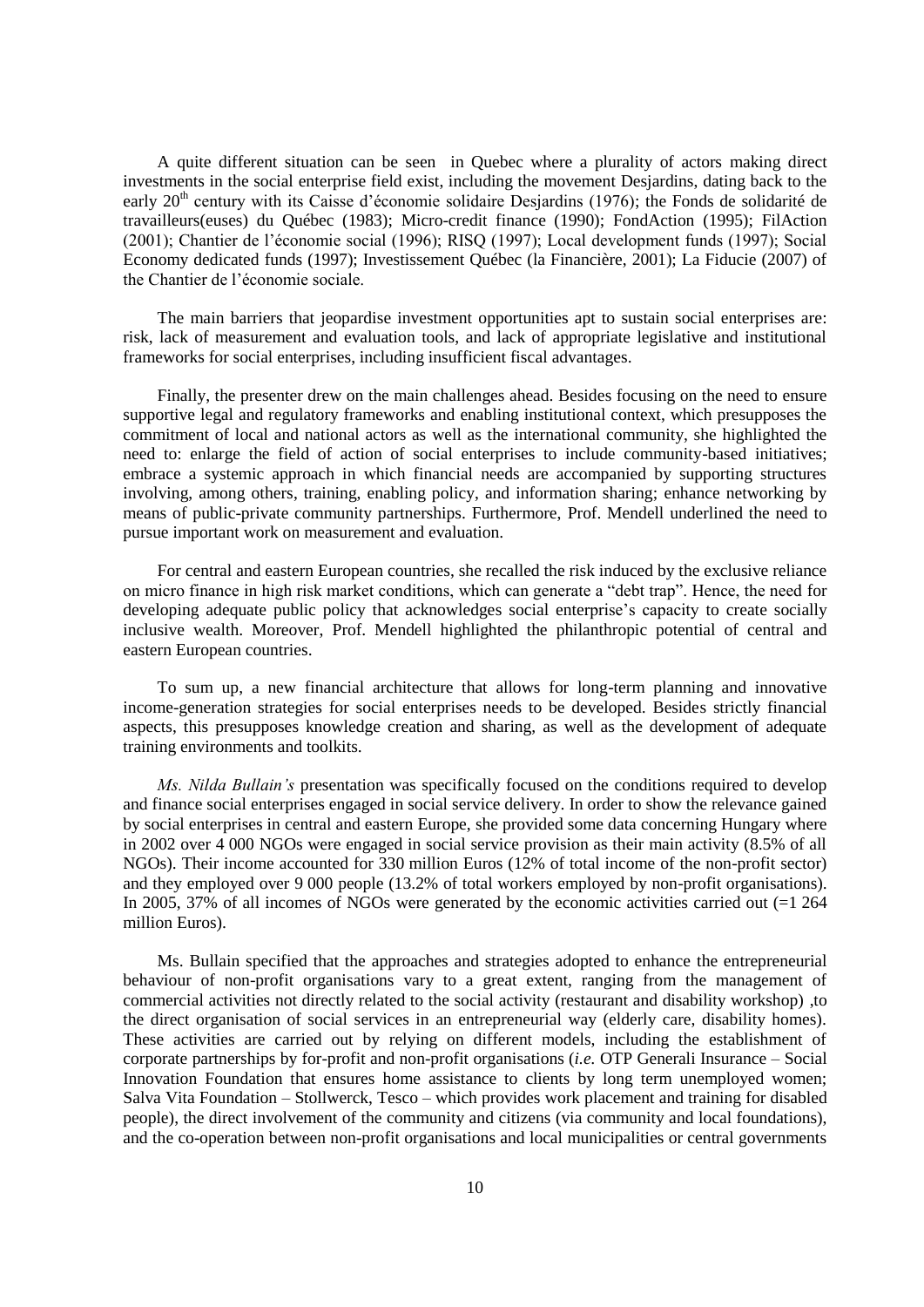(by means of contracts, public schemes, in-kind support, grant programmes, indirect support – tax exemptions and benefits).

When considering the financial viability of social enterprises, Ms. Bullain emphasised the need to diversify the sources of income, including income-generating activities as well as donations, and governmental and community support. Nevertheless, she remarked that social enterprises are greatly affected by the way framework laws regulate the activities they can engage in. A key issue is the degree of permissibility of non-profit organisations to engage in income-generating activities. Generally speaking, country specific legislations differ to a great extent. A general trend towards the limitation of economic activities that can be carried out by non-profit organisations can be seen. This limitation is exacerbated in Macedonia where the only way whereby non-profit organisations can engage in economic activities is via the establishment of subsidiary commercial companies. In Croatia, non-profit organisations are allowed to engage in economic activities to the extent it is necessary, and only in those activities that are detailed in the statute, the legitimacy of which has to be reviewed by the registration authority. In Hungary social enterprises can be established via the associative or foundational form, provided that these organisations obtain the public benefit status. Since 2006 the same conditions have been extended to for-profit companies who assume a non-profit status. This expands significantly the possibilities of business activities being conducted as social enterprises.

Another crucial issue that the presenter focused on concerned state financing mechanisms. Governments can support social enterprises either directly, by allocating resources from the state budget line, or indirectly, by granting benefits to social enterprises.

Concerning the former mechanism, subsidies and grants are the most common form used in target countries. The procurement mechanism, which regulates the government purchase of goods and services supplied by social enterprises, is the most likely support measure that social enterprises engaged in the supply of services can benefit from, whereas third party payments schemes (*i.e.* per capita fees and vouchers) are not yet widespread in the region.

*Mr. Flaviano Zandonai's* presentation focused on Italian social co-operatives in the field of social service delivery. The social co-operative is in fact the most widespread legal form in this field in Italy. It was acknowledged in 1991 with the introduction of a specific legal framework, which recognised ex-post a phenomenon already developed.

The salient features covered by social co-operatives are:

- A public-oriented mission (the goal is to promote the "general-interest of the community").
- A profit distribution constraint.
- The possibility of involving a plurality of stake-holders (multi-stakeholder membership).
- The engagement in the fields of social, health-care, and educational services (A-type) or the engagement in any economic sector, provided that 30% of the work-force is represented by disadvantaged workers.

As emphasised by Mr. Zandonai, social co-operatives have a successful history in the Italian panorama, accounting for 7 000 enterprises, 230 000 workers, 2.5 million users, and 5 billion Euros turnover.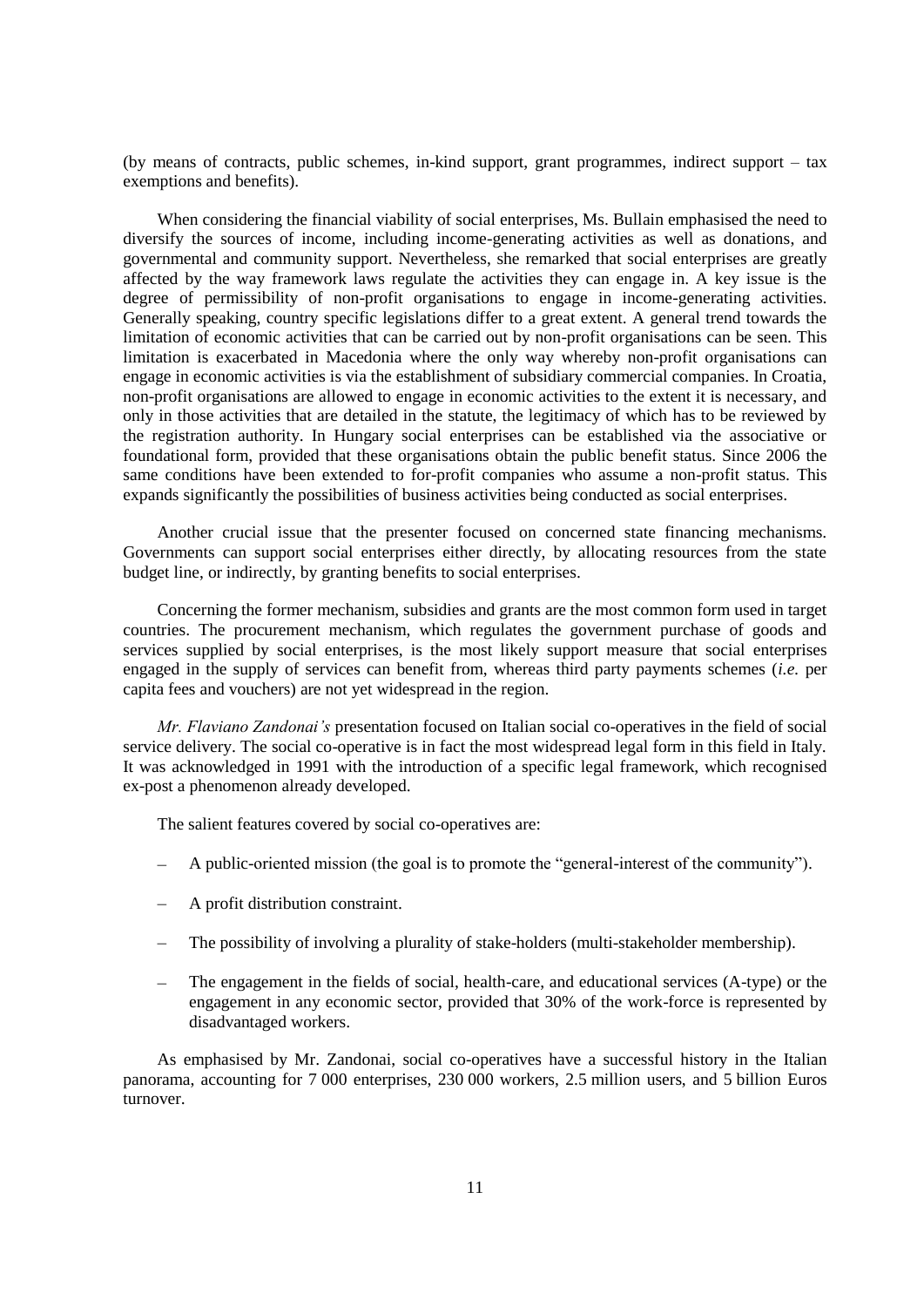Social co-operatives display a crucial role in the construction of the social service system and can benefit from their capacity of mobilising and combining different kinds of resources that contribute to rendering the supply of welfare services sustainable.

As a result of local authorities' increasingly contracting-out service provisions, a trend towards the public sphere of the welfare system has taken place, which nevertheless implies a risk of dependence upon public agencies. Contextually, a weakening of the communitarian character of social co-operatives has been noticed in recent years (*i.e.* reduction in the number of voluntary workers and donations).

Interestingly, as highlighted by Mr. Zandonai, the new law on social enterprise, which was enacted in 2006, enlarges the economic sectors where social enterprises are entitled to carry out their activities, including: welfare, health, education, culture, environmental protection, development of cultural heritage, social tourism, academic and post-academic education, research and delivery of cultural services, extra-curricular training, and support to social enterprises. Eligible organisations include co-operatives (*i.e.* worker-, producer-, or consumer-owned firms), investor-owned firms or traditional non-profit firms (*i.e.* associations and foundations). This choice is consistent with the aim of promoting pluralism in the production of social utility goods and services, especially in welfare and health.

In order to qualify as a social enterprise, organisations need to have all of the following attributes: a private organisation; performing entrepreneurial activity of production of social utility goods and services; acting for the common interest and not for profit. Furthermore, the structure of social enterprise is subject to a number of general principles: correct and efficient management, transparency, "open door", participation, worker protection.

Finally, Mr. Zandonai focused on interesting best practices. These include the development of social co-operative networks not simply displaying a co-ordination and representation function, but also creating a "spinneret" of welfare services; and the opening of social co-operative governance systems to various stakeholders belonging to the local community. Other best practices concern the adoption of tools aimed at managing production processes and accounting for the economic and social activity performed (balance sheets), and the spread of empowerment strategies of human resources, with the goal of improving competences and enhancing the motivation to work.

# **Closing Remarks**

To conclude, *Ms. Cristina Iova*, Director of the Romanian Ministry of Labour, underlined the relevance of governments in supporting enabling public policies that can contribute to social enterprise growth.

More specifically, the following issues should be taken into account for social enterprise development to be supported:

- 1. Policy initiatives must be based on a clear understanding that social enterprises need a strong engagement of governments. In this respect, central public administrations have to develop a new understanding on how to build partnerships with communities and civil society.
- 2. A multi-dimensional approach should be developed in order to translate social enterprise policy initiatives into long-term strategies. For this purpose the following dimensions should be taken into account: